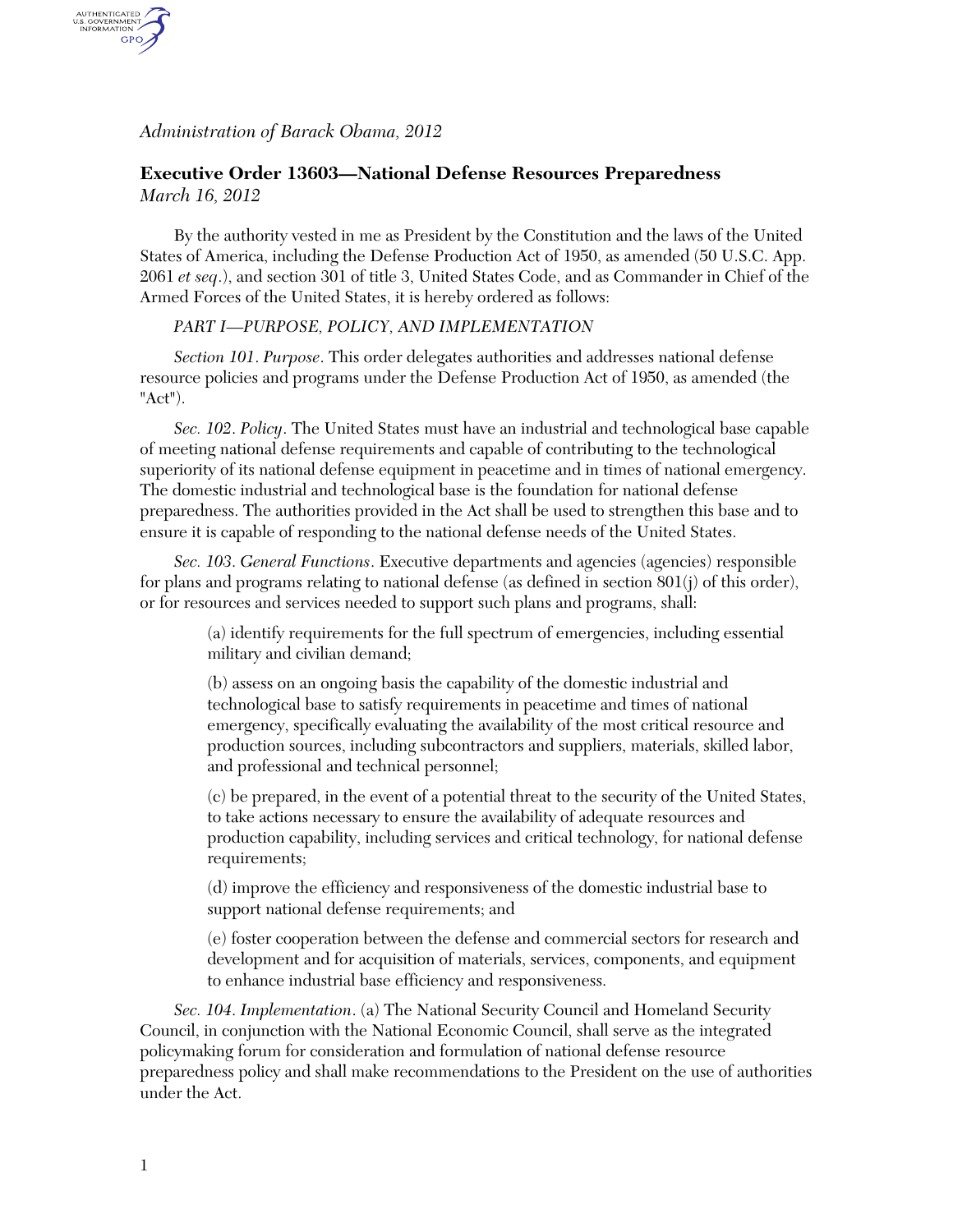(b) The Secretary of Homeland Security shall:

 (1) advise the President on issues of national defense resource preparedness and on the use of the authorities and functions delegated by this order;

 (2) provide for the central coordination of the plans and programs incident to authorities and functions delegated under this order, and provide guidance to agencies assigned functions under this order, developed in consultation with such agencies; and

 (3) report to the President periodically concerning all program activities conducted pursuant to this order.

(c) The Defense Production Act Committee, described in section 701 of this order, shall:

 (1) in a manner consistent with section 2(b) of the Act, 50 U.S.C. App. 2062(b), advise the President through the Assistant to the President and National Security Advisor, the Assistant to the President for Homeland Security and Counterterrorism, and the Assistant to the President for Economic Policy on the effective use of the authorities under the Act; and

 (2) prepare and coordinate an annual report to the Congress pursuant to section 722(d) of the Act, 50 U.S.C. App. 2171(d).

(d) The Secretary of Commerce, in cooperation with the Secretary of Defense, the Secretary of Homeland Security, and other agencies, shall:

 (1) analyze potential effects of national emergencies on actual production capability, taking into account the entire production system, including shortages of resources, and develop recommended preparedness measures to strengthen capabilities for production increases in national emergencies; and

 (2) perform industry analyses to assess capabilities of the industrial base to support the national defense, and develop policy recommendations to improve the international competitiveness of specific domestic industries and their abilities to meet national defense program needs.

### *PART II—PRIORITIES AND ALLOCATIONS*

*Sec. 201*. *Priorities and Allocations Authorities*. (a) The authority of the President conferred by section 101 of the Act, 50 U.S.C. App. 2071, to require acceptance and priority performance of contracts or orders (other than contracts of employment) to promote the national defense over performance of any other contracts or orders, and to allocate materials, services, and facilities as deemed necessary or appropriate to promote the national defense, is delegated to the following agency heads:

> (1) the Secretary of Agriculture with respect to food resources, food resource facilities, livestock resources, veterinary resources, plant health resources, and the domestic distribution of farm equipment and commercial fertilizer;

(2) the Secretary of Energy with respect to all forms of energy;

 (3) the Secretary of Health and Human Services with respect to health resources;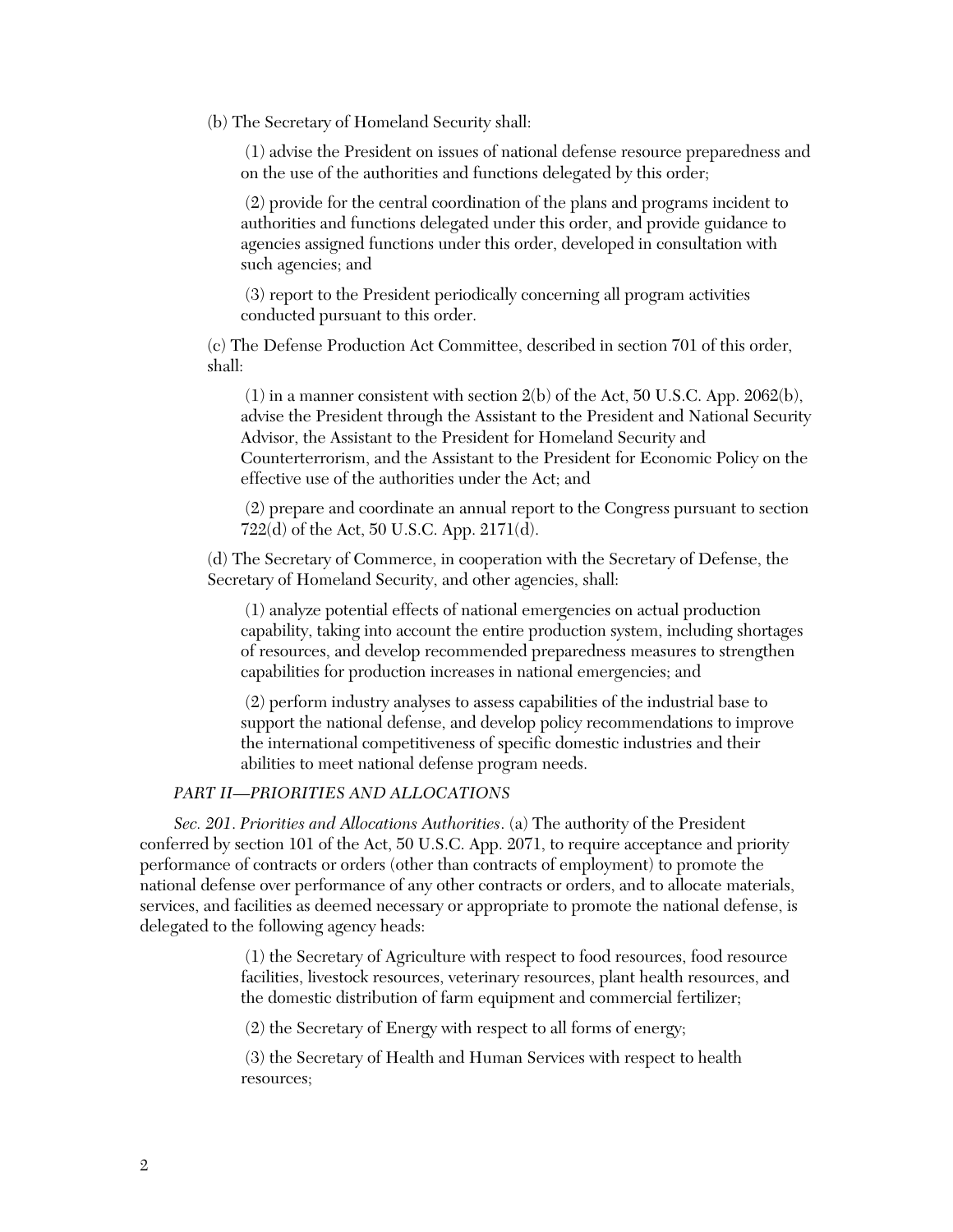(4) the Secretary of Transportation with respect to all forms of civil transportation;

(5) the Secretary of Defense with respect to water resources; and

 (6) the Secretary of Commerce with respect to all other materials, services, and facilities, including construction materials.

(b) The Secretary of each agency delegated authority under subsection (a) of this section (resource departments) shall plan for and issue regulations to prioritize and allocate resources and establish standards and procedures by which the authority shall be used to promote the national defense, under both emergency and non-emergency conditions. Each Secretary shall authorize the heads of other agencies, as appropriate, to place priority ratings on contracts and orders for materials, services, and facilities needed in support of programs approved under section 202 of this order.

(c) Each resource department shall act, as necessary and appropriate, upon requests for special priorities assistance, as defined by section 801(l) of this order, in a time frame consistent with the urgency of the need at hand. In situations where there are competing program requirements for limited resources, the resource department shall consult with the Secretary who made the required determination under section 202 of this order. Such Secretary shall coordinate with and identify for the resource department which program requirements to prioritize on the basis of operational urgency. In situations involving more than one Secretary making such a required determination under section 202 of this order, the Secretaries shall coordinate with and identify for the resource department which program requirements should receive priority on the basis of operational urgency.

(d) If agreement cannot be reached between two such Secretaries, then the issue shall be referred to the President through the Assistant to the President and National Security Advisor and the Assistant to the President for Homeland Security and Counterterrorism.

(e) The Secretary of each resource department, when necessary, shall make the finding required under section 101(b) of the Act, 50 U.S.C. App. 2071(b). This finding shall be submitted for the President's approval through the Assistant to the President and National Security Advisor and the Assistant to the President for Homeland Security and Counterterrorism. Upon such approval, the Secretary of the resource department that made the finding may use the authority of section  $101(a)$  of the Act, 50 U.S.C. App. 2071(a), to control the general distribution of any material (including applicable services) in the civilian market.

*Sec. 202*. *Determinations*. Except as provided in section 201(e) of this order, the authority delegated by section 201 of this order may be used only to support programs that have been determined in writing as necessary or appropriate to promote the national defense:

(a) by the Secretary of Defense with respect to military production and construction, military assistance to foreign nations, military use of civil transportation, stockpiles managed by the Department of Defense, space, and directly related activities;

(b) by the Secretary of Energy with respect to energy production and construction, distribution and use, and directly related activities; and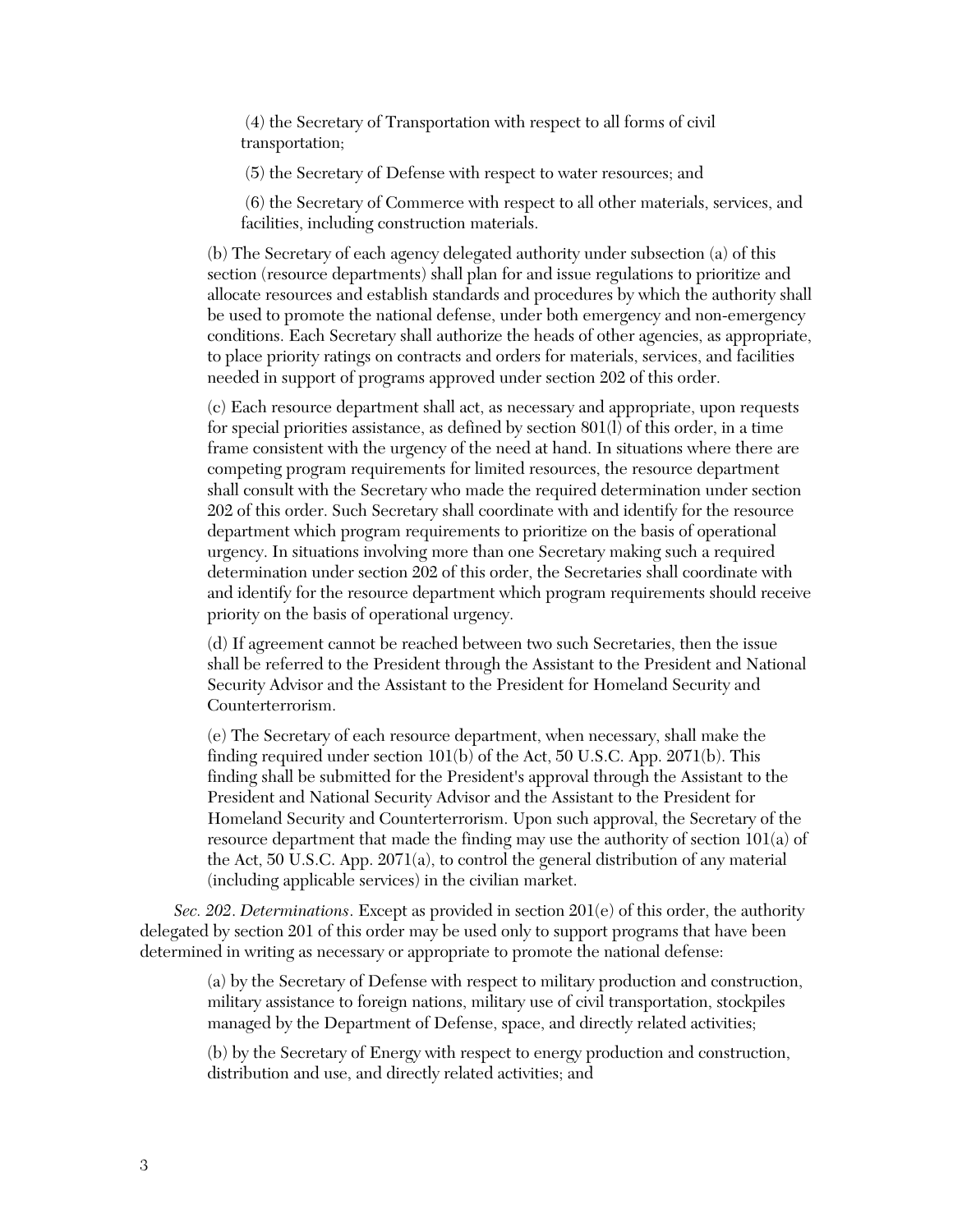(c) by the Secretary of Homeland Security with respect to all other national defense programs, including civil defense and continuity of Government.

*Sec. 203*. *Maximizing Domestic Energy Supplies*. The authorities of the President under section  $101(c)(1)-(2)$  of the Act, 50 U.S.C. App.  $2071(c)(1)-(2)$ , are delegated to the Secretary of Commerce, with the exception that the authority to make findings that materials (including equipment), services, and facilities are critical and essential, as described in section  $101(c)(2)(A)$  of the Act, 50 U.S.C. App.  $2071(c)(2)(A)$ , is delegated to the Secretary of Energy.

*Sec. 204*. *Chemical and Biological Warfare*. The authority of the President conferred by section 104(b) of the Act, 50 U.S.C. App. 2074(b), is delegated to the Secretary of Defense. This authority may not be further delegated by the Secretary.

### *PART III—EXPANSION OF PRODUCTIVE CAPACITY AND SUPPLY*

*Sec. 301*. *Loan Guarantees*. (a) To reduce current or projected shortfalls of resources, critical technology items, or materials essential for the national defense, the head of each agency engaged in procurement for the national defense, as defined in section 801(h) of this order, is authorized pursuant to section 301 of the Act, 50 U.S.C. App. 2091, to guarantee loans by private institutions.

(b) Each guaranteeing agency is designated and authorized to: (1) act as fiscal agent in the making of its own guarantee contracts and in otherwise carrying out the purposes of section 301 of the Act; and (2) contract with any Federal Reserve Bank to assist the agency in serving as fiscal agent.

(c) Terms and conditions of guarantees under this authority shall be determined in consultation with the Secretary of the Treasury and the Director of the Office of Management and Budget (OMB). The guaranteeing agency is authorized, following such consultation, to prescribe: (1) either specifically or by maximum limits or otherwise, rates of interest, guarantee and commitment fees, and other charges which may be made in connection with such guarantee contracts; and  $(2)$  regulations governing the forms and procedures (which shall be uniform to the extent practicable) to be utilized in connection therewith.

*Sec. 302*. *Loans*. To reduce current or projected shortfalls of resources, critical technology items, or materials essential for the national defense, the head of each agency engaged in procurement for the national defense is delegated the authority of the President under section 302 of the Act, 50 U.S.C. App. 2092, to make loans thereunder. Terms and conditions of loans under this authority shall be determined in consultation with the Secretary of the Treasury and the Director of OMB.

*Sec. 303*. *Additional Authorities*. (a) To create, maintain, protect, expand, or restore domestic industrial base capabilities essential for the national defense, the head of each agency engaged in procurement for the national defense is delegated the authority of the President under section 303 of the Act, 50 U.S.C. App. 2093, to make provision for purchases of, or commitments to purchase, an industrial resource or a critical technology item for Government use or resale, and to make provision for the development of production capabilities, and for the increased use of emerging technologies in security program applications, and to enable rapid transition of emerging technologies.

(b) Materials acquired under section 303 of the Act, 50 U.S.C. App. 2093, that exceed the needs of the programs under the Act may be transferred to the National Defense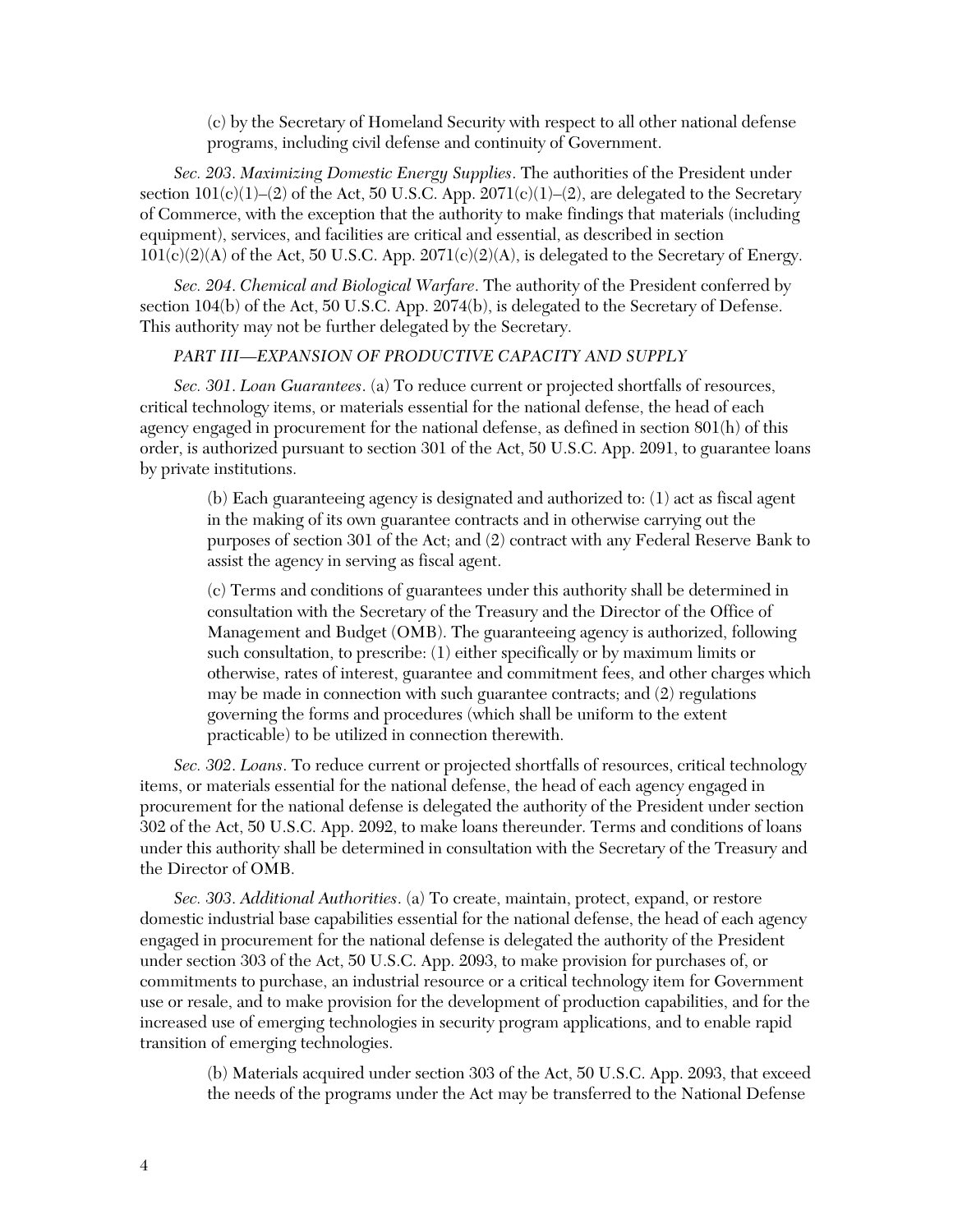Stockpile, if, in the judgment of the Secretary of Defense as the National Defense Stockpile Manager, such transfers are in the public interest.

*Sec. 304*. *Subsidy Payments*. To ensure the supply of raw or nonprocessed materials from high-cost sources, or to ensure maximum production or supply in any area at stable prices of any materials in light of a temporary increase in transportation cost, the head of each agency engaged in procurement for the national defense is delegated the authority of the President under section 303(c) of the Act, 50 U.S.C. App. 2093(c), to make subsidy payments, after consultation with the Secretary of the Treasury and the Director of OMB.

*Sec. 305*. *Determinations and Findings*. (a) Pursuant to budget authority provided by an appropriations act in advance for credit assistance under section 301 or 302 of the Act, 50 U.S.C. App. 2091, 2092, and consistent with the Federal Credit Reform Act of 1990, as amended (FCRA), 2 U.S.C. 661 *et seq*., the head of each agency engaged in procurement for the national defense is delegated the authority to make the determinations set forth in sections  $301(a)(2)$  and  $302(b)(2)$  of the Act, in consultation with the Secretary making the required determination under section 202 of this order; provided, that such determinations shall be made after due consideration of the provisions of OMB Circular A–129 and the credit subsidy score for the relevant loan or loan guarantee as approved by OMB pursuant to FCRA.

(b) Other than any determination by the President under section  $303(a)(7)(b)$  of the Act, the head of each agency engaged in procurement for the national defense is delegated the authority to make the required determinations, judgments, certifications, findings, and notifications defined under section 303 of the Act, 50 U.S.C. App. 2093, in consultation with the Secretary making the required determination under section 202 of this order.

*Sec. 306*. *Strategic and Critical Materials*. The Secretary of Defense, and the Secretary of the Interior in consultation with the Secretary of Defense as the National Defense Stockpile Manager, are each delegated the authority of the President under section  $303(a)(1)(B)$  of the Act, 50 U.S.C. App.  $2093(a)(1)(B)$ , to encourage the exploration, development, and mining of strategic and critical materials and other materials.

*Sec. 307*. *Substitutes*. The head of each agency engaged in procurement for the national defense is delegated the authority of the President under section  $303(g)$  of the Act, 50 U.S.C. App. 2093(g), to make provision for the development of substitutes for strategic and critical materials, critical components, critical technology items, and other resources to aid the national defense.

*Sec. 308*. *Government-Owned Equipment*. The head of each agency engaged in procurement for the national defense is delegated the authority of the President under section 303(e) of the Act, 50 U.S.C. App. 2093(e), to:

(a) procure and install additional equipment, facilities, processes, or improvements to plants, factories, and other industrial facilities owned by the Federal Government and to procure and install Government-owned equipment in plants, factories, or other industrial facilities owned by private persons;

(b) provide for the modification or expansion of privately owned facilities, including the modification or improvement of production processes, when taking actions under sections 301, 302, or 303 of the Act, 50 U.S.C. App. 2091, 2092, 2093; and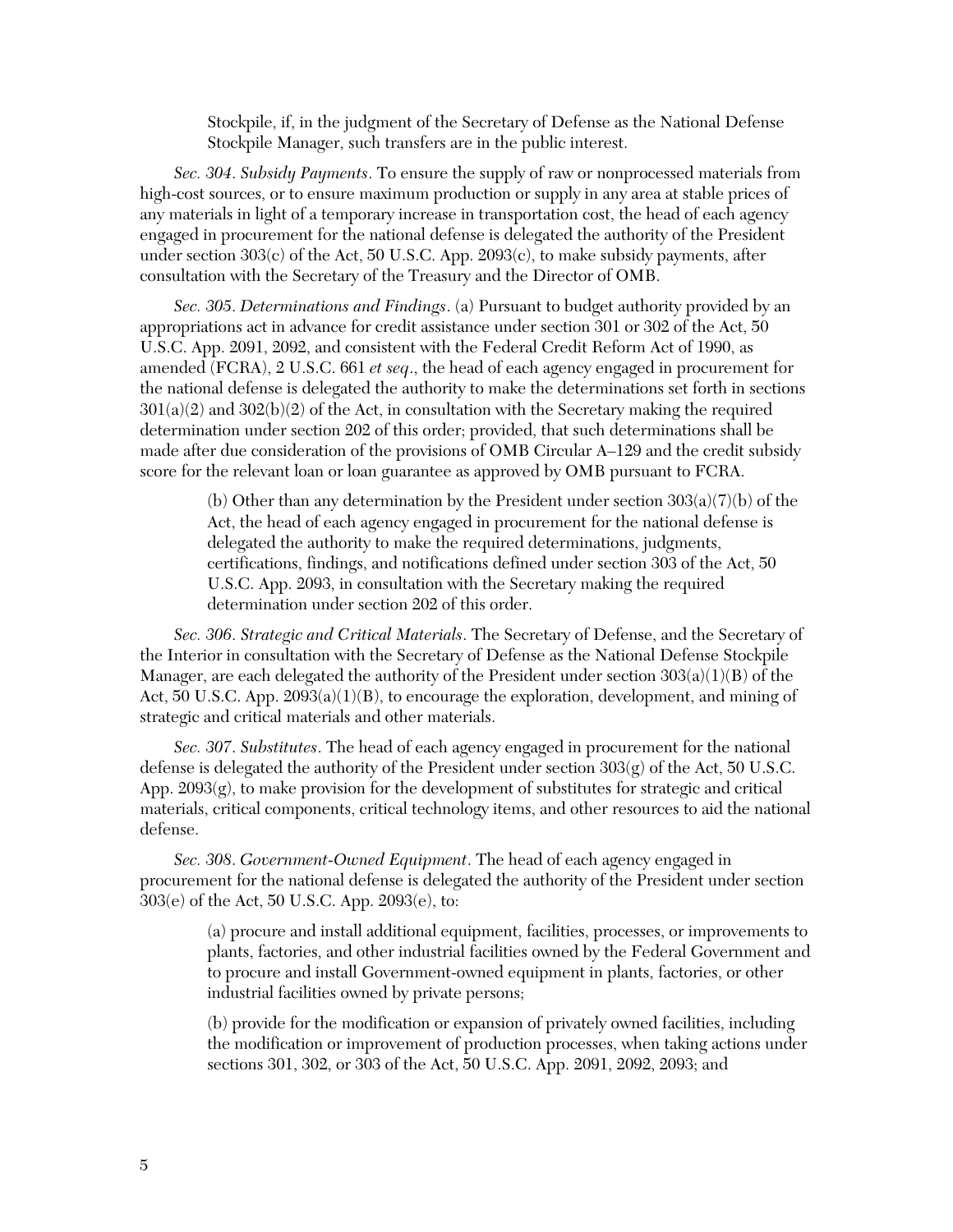(c) sell or otherwise transfer equipment owned by the Federal Government and installed under section 303(e) of the Act, 50 U.S.C. App. 2093(e), to the owners of such plants, factories, or other industrial facilities.

*Sec. 309*. *Defense Production Act Fund*. The Secretary of Defense is designated the Defense Production Act Fund Manager, in accordance with section 304(f) of the Act, 50 U.S.C. App. 2094(f), and shall carry out the duties specified in section 304 of the Act, in consultation with the agency heads having approved, and appropriated funds for, projects under title III of the Act.

*Sec. 310*. *Critical Items*. The head of each agency engaged in procurement for the national defense is delegated the authority of the President under section  $107(b)(1)$  of the Act, 50 U.S.C. App.  $2077(b)(1)$ , to take appropriate action to ensure that critical components, critical technology items, essential materials, and industrial resources are available from reliable sources when needed to meet defense requirements during peacetime, graduated mobilization, and national emergency. Appropriate action may include restricting contract solicitations to reliable sources, restricting contract solicitations to domestic sources (pursuant to statutory authority), stockpiling critical components, and developing substitutes for critical components or critical technology items.

*Sec. 311*. *Strengthening Domestic Capability*. The head of each agency engaged in procurement for the national defense is delegated the authority of the President under section 107(a) of the Act, 50 U.S.C. App. 2077(a), to utilize the authority of title III of the Act or any other provision of law to provide appropriate incentives to develop, maintain, modernize, restore, and expand the productive capacities of domestic sources for critical components, critical technology items, materials, and industrial resources essential for the execution of the national security strategy of the United States.

*Sec. 312*. *Modernization of Equipment*. The head of each agency engaged in procurement for the national defense, in accordance with section 108(b) of the Act, 50 U.S.C. App. 2078(b), may utilize the authority of title III of the Act to guarantee the purchase or lease of advance manufacturing equipment, and any related services with respect to any such equipment for purposes of the Act. In considering title III projects, the head of each agency engaged in procurement for the national defense shall provide a strong preference for proposals submitted by a small business supplier or subcontractor in accordance with section 108(b)(2) of the Act, 50 U.S.C. App. 2078(b)(2).

### *PART IV—VOLUNTARY AGREEMENTS AND ADVISORY COMMITTEES*

*Sec. 401*. *Delegations*. The authority of the President under sections 708(c) and (d) of the Act, 50 U.S.C. App. 2158(c), (d), is delegated to the heads of agencies otherwise delegated authority under this order. The status of the use of such delegations shall be furnished to the Secretary of Homeland Security.

*Sec. 402*. *Advisory Committees*. The authority of the President under section 708(d) of the Act, 50 U.S.C. App. 2158(d), and delegated in section 401 of this order (relating to establishment of advisory committees) shall be exercised only after consultation with, and in accordance with, guidelines and procedures established by the Administrator of General Services.

*Sec. 403*. *Regulations*. The Secretary of Homeland Security, after approval of the Attorney General, and after consultation by the Attorney General with the Chairman of the Federal Trade Commission, shall promulgate rules pursuant to section 708(e) of the Act, 50 U.S.C.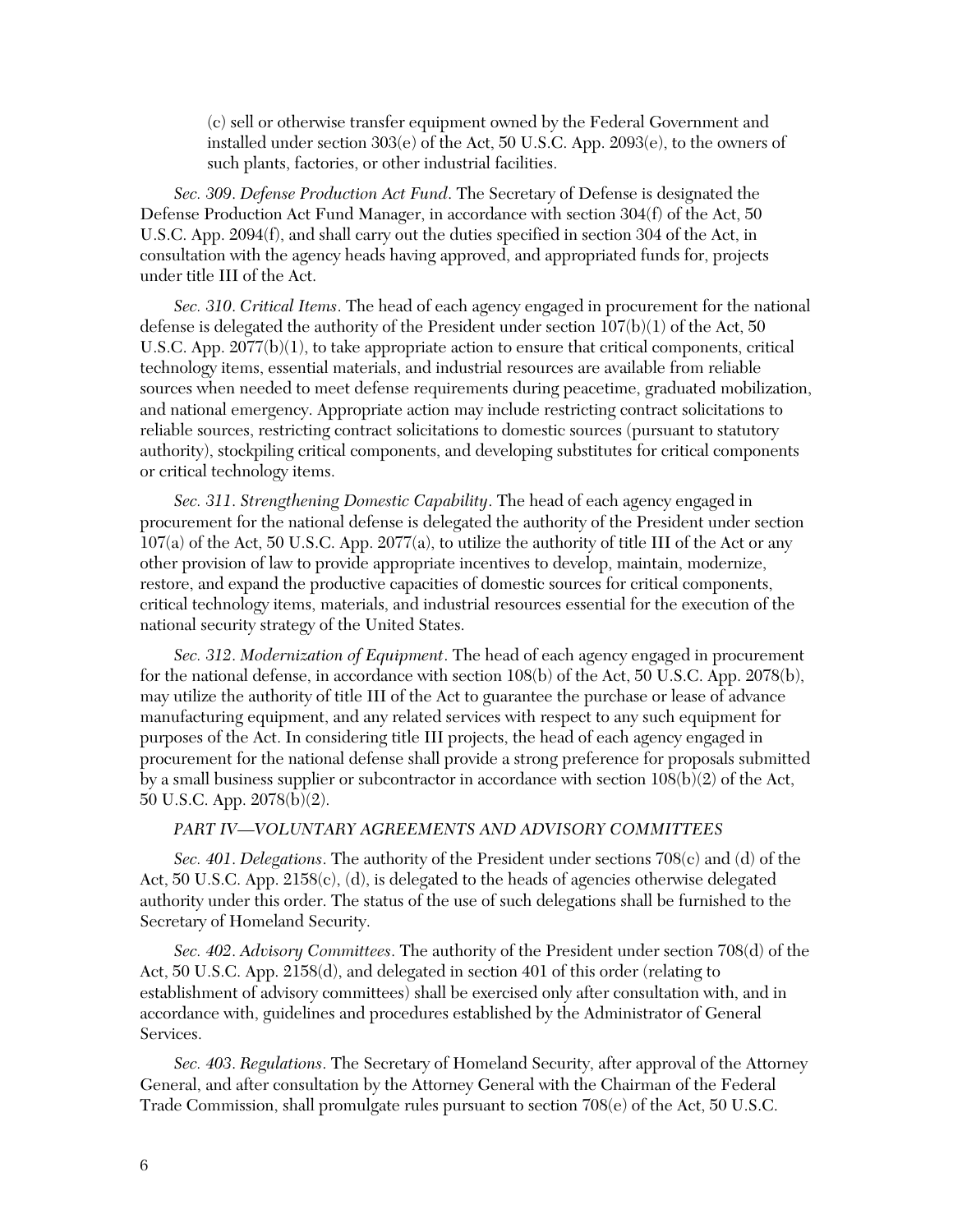App. 2158(e), incorporating standards and procedures by which voluntary agreements and plans of action may be developed and carried out. Such rules may be adopted by other agencies to fulfill the rulemaking requirement of section 708(e) of the Act, 50 U.S.C. App. 2158(e).

### *PART V—EMPLOYMENT OF PERSONNEL*

*Sec. 501*. *National Defense Executive Reserve*. (a) In accordance with section 710(e) of the Act, 50 U.S.C. App. 2160(e), there is established in the executive branch a National Defense Executive Reserve (NDER) composed of persons of recognized expertise from various segments of the private sector and from Government (except full-time Federal employees) for training for employment in executive positions in the Federal Government in the event of a national defense emergency.

(b) The Secretary of Homeland Security shall issue necessary guidance for the NDER program, including appropriate guidance for establishment, recruitment, training, monitoring, and activation of NDER units and shall be responsible for the overall coordination of the NDER program. The authority of the President under section 710(e) of the Act, 50 U.S.C. App. 2160(e), to determine periods of national defense emergency is delegated to the Secretary of Homeland Security.

 $(c)$  The head of any agency may implement section 501(a) of this order with respect to NDER operations in such agency.

(d) The head of each agency with an NDER unit may exercise the authority under section 703 of the Act, 50 U.S.C. App. 2153, to employ civilian personnel when activating all or a part of its NDER unit. The exercise of this authority shall be subject to the provisions of sections  $501(e)$  and (f) of this order and shall not be redelegated.

(e) The head of an agency may activate an NDER unit, in whole or in part, upon the written determination of the Secretary of Homeland Security that an emergency affecting the national defense exists and that the activation of the unit is necessary to carry out the emergency program functions of the agency.

(f) Prior to activating the NDER unit, the head of the agency shall notify, in writing, the Assistant to the President for Homeland Security and Counterterrorism of the impending activation.

*Sec. 502*. *Consultants*. The head of each agency otherwise delegated functions under this order is delegated the authority of the President under sections 710(b) and (c) of the Act, 50 U.S.C. App. 2160(b), (c), to employ persons of outstanding experience and ability without compensation and to employ experts, consultants, or organizations. The authority delegated by this section may not be redelegated.

### *PART VI—LABOR REQUIREMENTS*

*Sec. 601*. *Secretary of Labor*. (a) The Secretary of Labor, in coordination with the Secretary of Defense and the heads of other agencies, as deemed appropriate by the Secretary of Labor, shall:

> (1) collect and maintain data necessary to make a continuing appraisal of the Nation's workforce needs for purposes of national defense;

 (2) upon request by the Director of Selective Service, and in coordination with the Secretary of Defense, assist the Director of Selective Service in development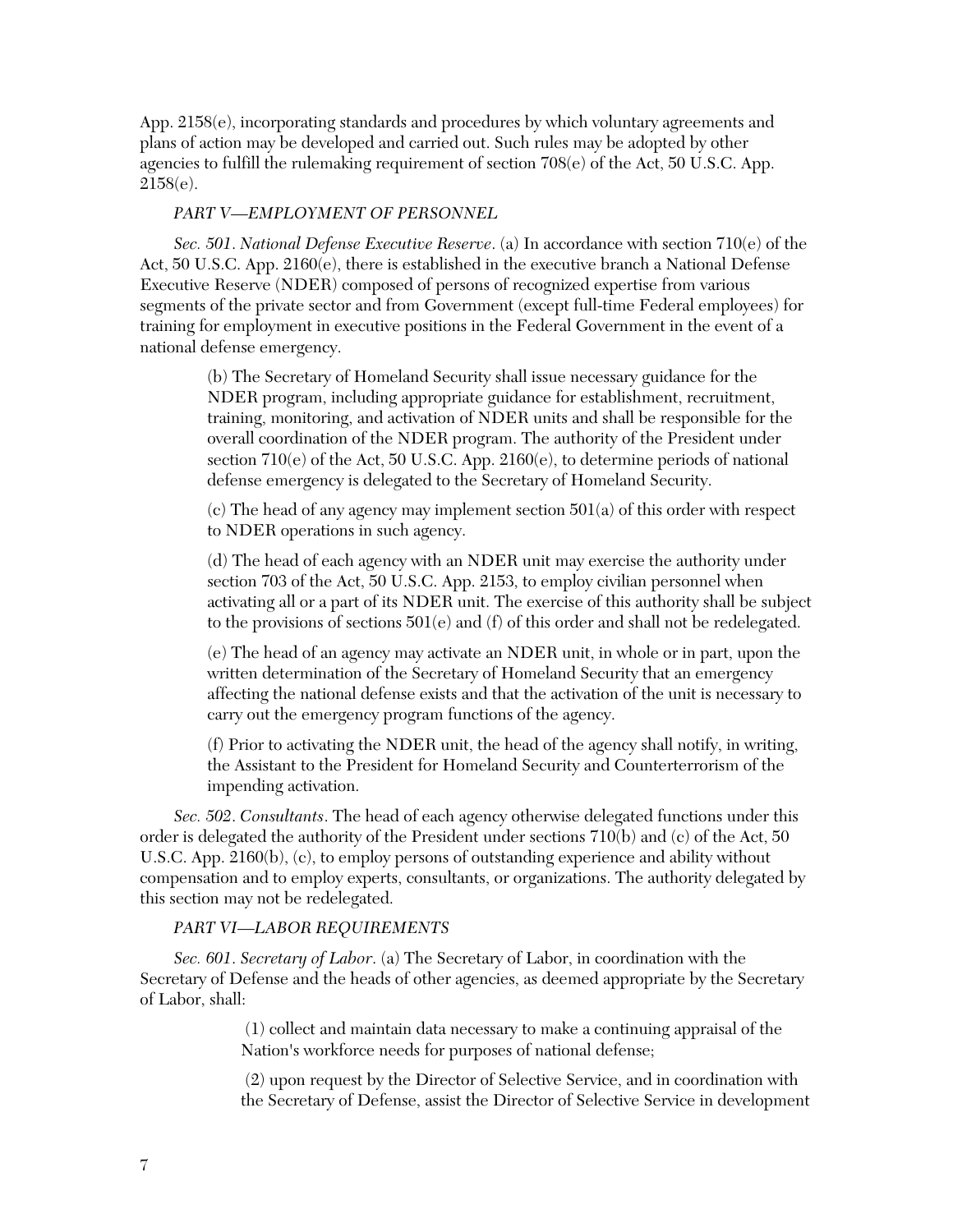of policies regulating the induction and deferment of persons for duty in the armed services;

 (3) upon request from the head of an agency with authority under this order, consult with that agency with respect to: (i) the effect of contemplated actions on labor demand and utilization; (ii) the relation of labor demand to materials and facilities requirements; and (iii) such other matters as will assist in making the exercise of priority and allocations functions consistent with effective utilization and distribution of labor;

 (4) upon request from the head of an agency with authority under this order: (i) formulate plans, programs, and policies for meeting the labor requirements of actions to be taken for national defense purposes; and (ii) estimate training needs to help address national defense requirements and promote necessary and appropriate training programs; and

 (5) develop and implement an effective labor-management relations policy to support the activities and programs under this order, with the cooperation of other agencies as deemed appropriate by the Secretary of Labor, including the National Labor Relations Board, the Federal Labor Relations Authority, the National Mediation Board, and the Federal Mediation and Conciliation Service.

(b) All agencies shall cooperate with the Secretary of Labor, upon request, for the purposes of this section, to the extent permitted by law.

## *PART VII—DEFENSE PRODUCTION ACT COMMITTEE*

*Sec. 701*. *The Defense Production Act Committee*. (a) The Defense Production Act Committee (Committee) shall be composed of the following members, in accordance with section  $722(b)$  of the Act, 50 U.S.C. App.  $2171(b)$ :

(1) The Secretary of State;

- (2) The Secretary of the Treasury;
- (3) The Secretary of Defense;
- (4) The Attorney General;

(5) The Secretary of the Interior;

- (6) The Secretary of Agriculture;
- (7) The Secretary of Commerce;
- (8) The Secretary of Labor;
- (9) The Secretary of Health and Human Services;
- (10) The Secretary of Transportation;
- (11) The Secretary of Energy;
- (12) The Secretary of Homeland Security;
- (13) The Director of National Intelligence;
- (14) The Director of the Central Intelligence Agency;
- (15) The Chair of the Council of Economic Advisers;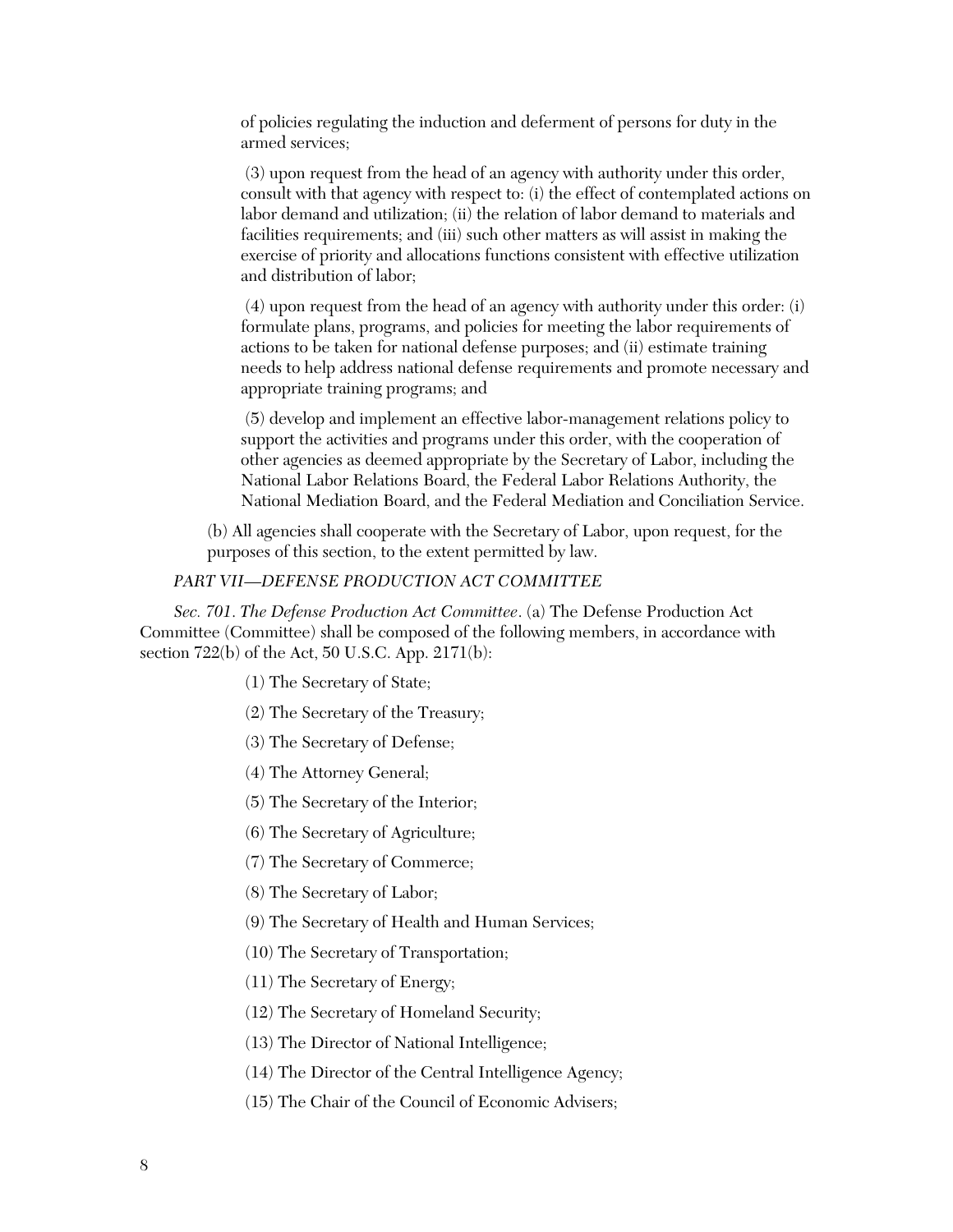(16) The Administrator of the National Aeronautics and Space Administration; and

(17) The Administrator of General Services.

(b) The Director of OMB and the Director of the Office of Science and Technology Policy shall be invited to participate in all Committee meetings and activities in an advisory role. The Chairperson, as designated by the President pursuant to section 722 of the Act, 50 U.S.C. App. 2171, may invite the heads of other agencies or offices to participate in Committee meetings and activities in an advisory role, as appropriate.

*Sec. 702*. *Offsets*. The Secretary of Commerce shall prepare and submit to the Congress the annual report required by section 723 of the Act, 50 U.S.C. App. 2172, in consultation with the Secretaries of State, the Treasury, Defense, and Labor, the United States Trade Representative, the Director of National Intelligence, and the heads of other agencies as appropriate. The heads of agencies shall provide the Secretary of Commerce with such information as may be necessary for the effective performance of this function.

#### *PART VIII—GENERAL PROVISIONS*

*Sec. 801*. *Definitions*. In addition to the definitions in section 702 of the Act, 50 U.S.C. App. 2152, the following definitions apply throughout this order:

> (a) "Civil transportation" includes movement of persons and property by all modes of transportation in interstate, intrastate, or foreign commerce within the United States, its territories and possessions, and the District of Columbia, and related public storage and warehousing, ports, services, equipment and facilities, such as transportation carrier shop and repair facilities. "Civil transportation" also shall include direction, control, and coordination of civil transportation capacity regardless of ownership. "Civil transportation" shall not include transportation owned or controlled by the Department of Defense, use of petroleum and gas pipelines, and coal slurry pipelines used only to supply energy production facilities directly.

> (b) "Energy" means all forms of energy including petroleum, gas (both natural and manufactured), electricity, solid fuels (including all forms of coal, coke, coal chemicals, coal liquification, and coal gasification), solar, wind, other types of renewable energy, atomic energy, and the production, conservation, use, control, and distribution (including pipelines) of all of these forms of energy.

(c) "Farm equipment" means equipment, machinery, and repair parts manufactured for use on farms in connection with the production or preparation for market use of food resources.

(d) "Fertilizer" means any product or combination of products that contain one or more of the elements nitrogen, phosphorus, and potassium for use as a plant nutrient.

(e) "Food resources" means all commodities and products, (simple, mixed, or compound), or complements to such commodities or products, that are capable of being ingested by either human beings or animals, irrespective of other uses to which such commodities or products may be put, at all stages of processing from the raw commodity to the products thereof in vendible form for human or animal consumption. "Food resources" also means potable water packaged in commercially marketable containers, all starches, sugars, vegetable and animal or marine fats and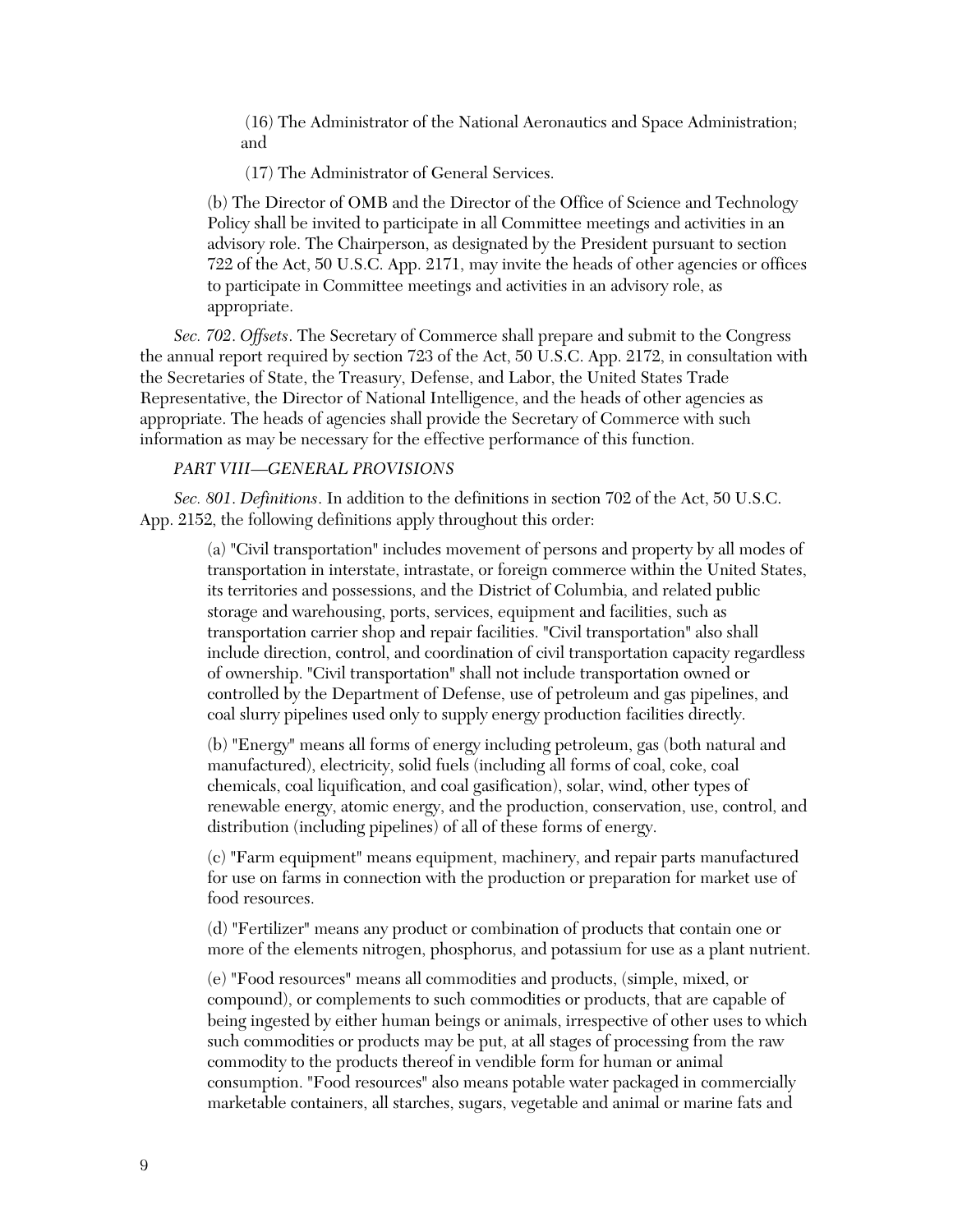oils, seed, cotton, hemp, and flax fiber, but does not mean any such material after it loses its identity as an agricultural commodity or agricultural product.

(f) "Food resource facilities" means plants, machinery, vehicles (including on farm), and other facilities required for the production, processing, distribution, and storage (including cold storage) of food resources, and for the domestic distribution of farm equipment and fertilizer (excluding transportation thereof).

(g) "Functions" include powers, duties, authority, responsibilities, and discretion.

(h) "Head of each agency engaged in procurement for the national defense" means the heads of the Departments of State, Justice, the Interior, and Homeland Security, the Office of the Director of National Intelligence, the Central Intelligence Agency, the National Aeronautics and Space Administration, the General Services Administration, and all other agencies with authority delegated under section 201 of this order.

(i) "Health resources" means drugs, biological products, medical devices, materials, facilities, health supplies, services and equipment required to diagnose, mitigate or prevent the impairment of, improve, treat, cure, or restore the physical or mental health conditions of the population.

(j) "National defense" means programs for military and energy production or construction, military or critical infrastructure assistance to any foreign nation, homeland security, stockpiling, space, and any directly related activity. Such term includes emergency preparedness activities conducted pursuant to title VI of the Robert T. Stafford Disaster Relief and Emergency Assistance Act, 42 U.S.C. 5195 *et seq*., and critical infrastructure protection and restoration.

(k) "Offsets" means compensation practices required as a condition of purchase in either government-to-government or commercial sales of defense articles and/or defense services as defined by the Arms Export Control Act, 22 U.S.C. 2751 *et seq*., and the International Traffic in Arms Regulations, 22 C.F.R. 120.1–130.17.

(l) "Special priorities assistance" means action by resource departments to assist with expediting deliveries, placing rated orders, locating suppliers, resolving production or delivery conflicts between various rated orders, addressing problems that arise in the fulfillment of a rated order or other action authorized by a delegated agency, and determining the validity of rated orders.

(m) "Strategic and critical materials" means materials (including energy) that (1) would be needed to supply the military, industrial, and essential civilian needs of the United States during a national emergency, and (2) are not found or produced in the United States in sufficient quantities to meet such need and are vulnerable to the termination or reduction of the availability of the material.

(n) "Water resources" means all usable water, from all sources, within the jurisdiction of the United States, that can be managed, controlled, and allocated to meet emergency requirements, except "water resources" does not include usable water that qualifies as "food resources."

*Sec. 802*. *General*. (a) Except as otherwise provided in section 802(c) of this order, the authorities vested in the President by title VII of the Act, 50 U.S.C. App. 2151 *et seq*., are delegated to the head of each agency in carrying out the delegated authorities under the Act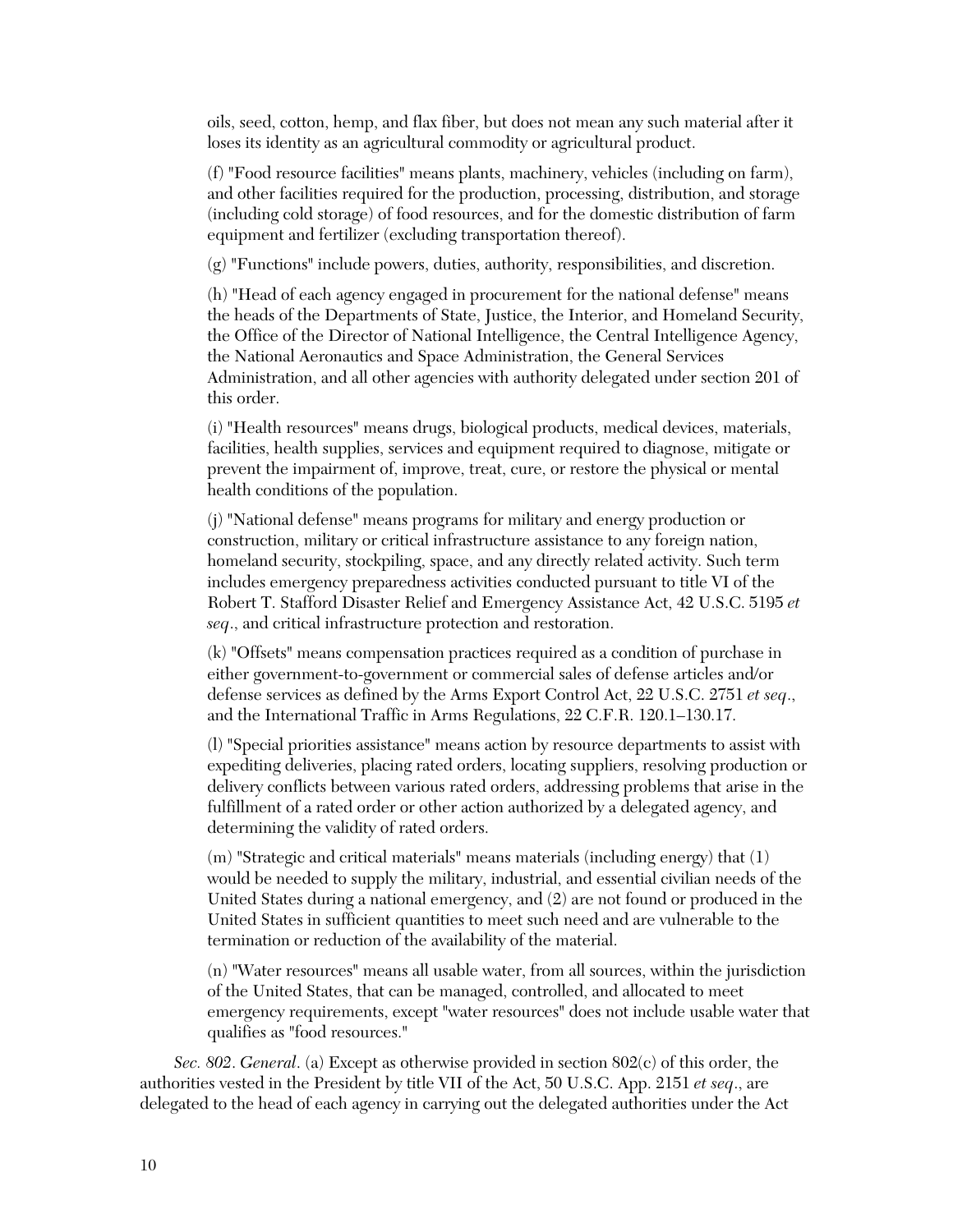and this order, by the Secretary of Labor in carrying out part VI of this order, and by the Secretary of the Treasury in exercising the functions assigned in Executive Order 11858, as amended.

> (b) The authorities that may be exercised and performed pursuant to section 802(a) of this order shall include:

(1) the power to redelegate authorities, and to authorize the successive redelegation of authorities to agencies, officers, and employees of the Government; and

(2) the power of subpoena under section 705 of the Act, 50 U.S.C. App. 2155, with respect to (i) authorities delegated in parts II, III, and section 702 of this order, and (ii) the functions assigned to the Secretary of the Treasury in Executive Order 11858, as amended, provided that the subpoena power referenced in subsections (i) and (ii) shall be utilized only after the scope and purpose of the investigation, inspection, or inquiry to which the subpoena relates have been defined either by the appropriate officer identified in section 802(a) of this order or by such other person or persons as the officer shall designate.

(c) Excluded from the authorities delegated by section 802(a) of this order are authorities delegated by parts IV and V of this order, authorities in section 721 and 722 of the Act, 50 U.S.C. App. 2170–2171, and the authority with respect to fixing compensation under section 703 of the Act, 50 U.S.C. App. 2153.

*Sec. 803*. *Authority*. (a) Executive Order 12919 of June 3, 1994, and sections 401(3)–(4) of Executive Order 12656 of November 18, 1988, are revoked. All other previously issued orders, regulations, rulings, certificates, directives, and other actions relating to any function affected by this order shall remain in effect except as they are inconsistent with this order or are subsequently amended or revoked under proper authority. Nothing in this order shall affect the validity or force of anything done under previous delegations or other assignment of authority under the Act.

(b) Nothing in this order shall affect the authorities assigned under Executive Order 11858 of May 7, 1975, as amended, except as provided in section 802 of this order.

(c) Nothing in this order shall affect the authorities assigned under Executive Order 12472 of April 3, 1984, as amended.

*Sec. 804*. *General Provisions*. (a) Nothing in this order shall be construed to impair or otherwise affect functions of the Director of OMB relating to budgetary, administrative, or legislative proposals.

> (b) This order shall be implemented consistent with applicable law and subject to the availability of appropriations.

> (c) This order is not intended to, and does not, create any right or benefit, substantive or procedural, enforceable at law or in equity by any party against the United States, its departments, agencies, or entities, its officers, employees, or agents, or any other person.

> > BARACK OBAMA

The White House, March 16, 2012.